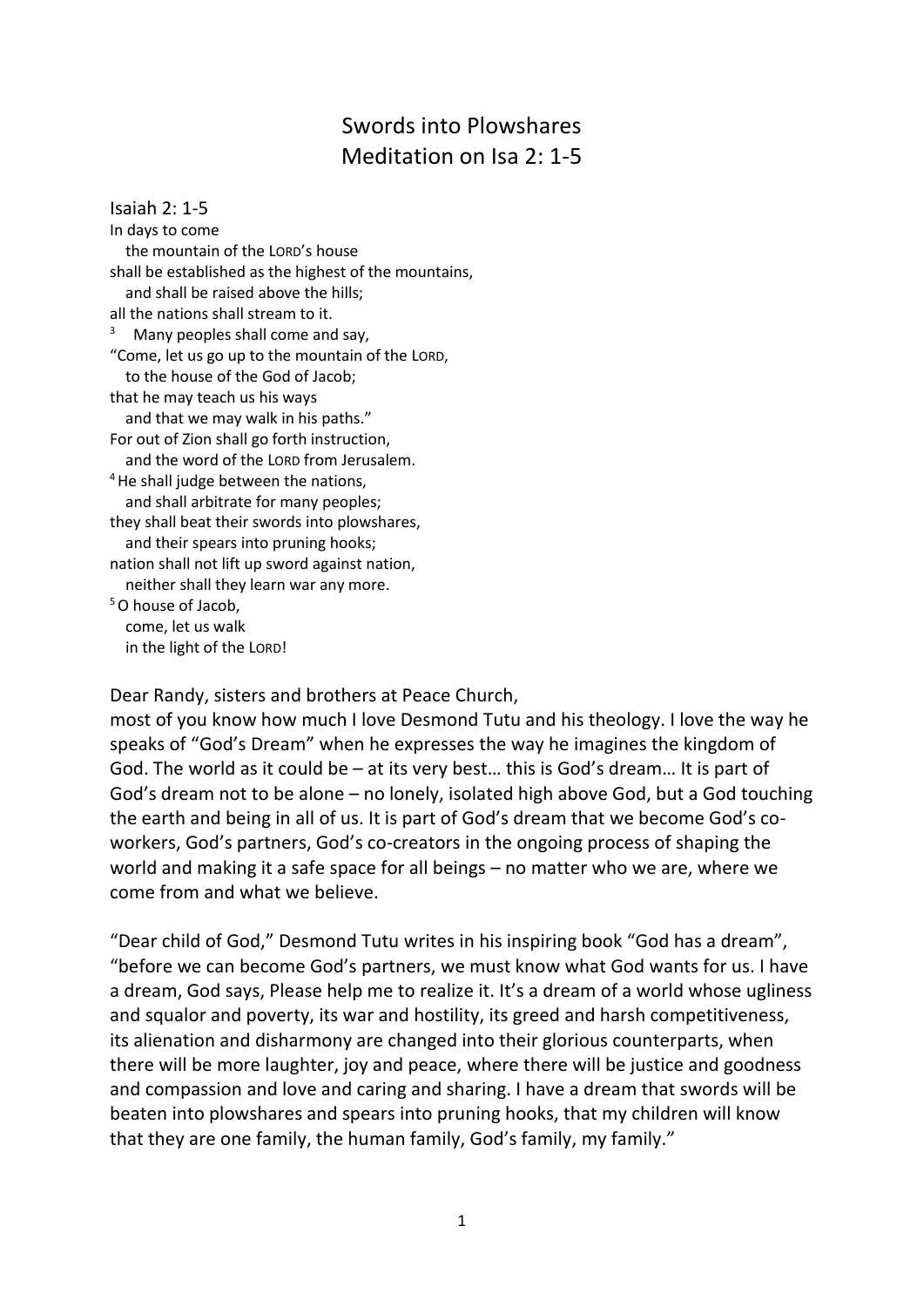And then Desmond Tutu continues to explain that in God's family, there are no outsiders. All are insiders. Black and white, rich and poor, gay and straight, Catholics and Protestants, Muslims and Christians, Buddhist and Hindu, Palestinian and Arab, Russians and Ukrainians… and we could go on with that list – all belong! All belong!

We have heard of God's dream through the prophets: Isaiah, Jeremiah, Micha and others… Modern prophets and great leaders like Martin Luther King and Mahatma Gandhi spoke and wrote about it: God's dream…

The visions and successes of these prophets, in our time and long ago, helped change their nations and inspire the rest of the world in its struggles for equality and justice and change.

Isaiah focusses on future events, on announcements of salvation, on the establishment of peace and justice coming from Jerusalem, from the house of God, from their religious centre, and the heart of their beliefs.

Today's text is rich in themes that call for theological reflection, and the reign of God. It drafts images for international politics, justice and peace, as God wants them. It speaks to the people, asks them, whether when they read these verses, wouldn't they too long for peace – eternal peace – God's peace – peace in God's world wide family.

We are encouraged to turn away from war, from shedding blood, and destroying homes and lands. Isaiah's poem is not a prediction but an affirmation that history will reach its goal. That goal, the reign of God, will involve a radical transformation of existing conditions, - from nationalism and conflict, to unity and peace. The future is God's.

People will live new lives.

People will follow God's call.

Weapons will be turned into agricultural tools.

Everyone will turn away from war.

All are invited to live in justice and righteousness.

All shall be peacemakers.

Could one dare to respond and participate in this world of God? Could world leaders dare and see in this vision international political dimensions? All nations will come to one place, one point, one moral, one agreement, and the result will be peace?

The world would be one…

How I pray that the world could be one How I pray that we could all be one family! Would we then let our brother's or sister's family exist in poverty? Would we let them go hungry?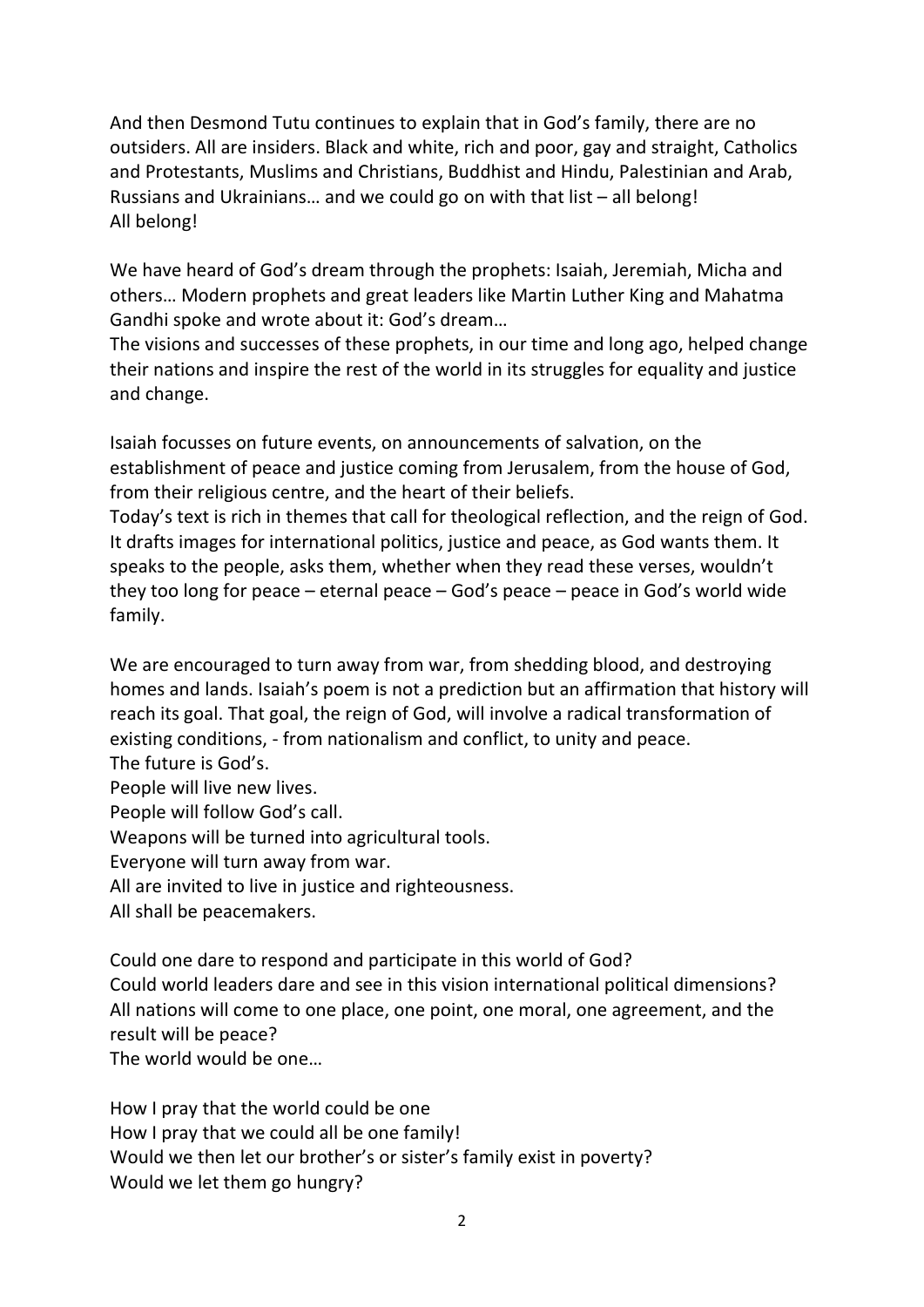Would we bombard them, shoot at them, and wipe them out? Extinguish all their means for life? Would we? NO! We would not!

Desmond Tutu writes: "Members of a family have a gentle caring and compassion for one another."

How I pray that we will open our eyes and see the real, true identity of each of us. And that this one is not a black or white, rich, poor, Muslim, Christian, Buddhist or Jew, but a brother, a sister, and treat each other as such.

How I pray that we could recognize our common humanity, that we belong together, that our destinies are bound up in one another's, that we can be free only together. How I pray that a glorious world will come into being where all of us live in harmony as members of one family, the human family, God's family.

A genuine and lasting transformation would take place.

And God's dream would become reality – through our doing…

How I pray…

Imagine there's no heaven It's easy if you try No hell below us Above us, only sky Imagine there's no countries It isn't hard to do Nothing to kill or die for And no religion, too Imagine all the people Livin' life in peace You may say I'm a dreamer But I'm not the only one I hope someday you'll join us And the world will be as one Imagine no possessions I wonder if you can No need for greed or hunger… Imagine all the people Sharing all the world You may say I'm a dreamer But I'm not the only one I hope someday you'll join us And the world will live as one (John Lennon)